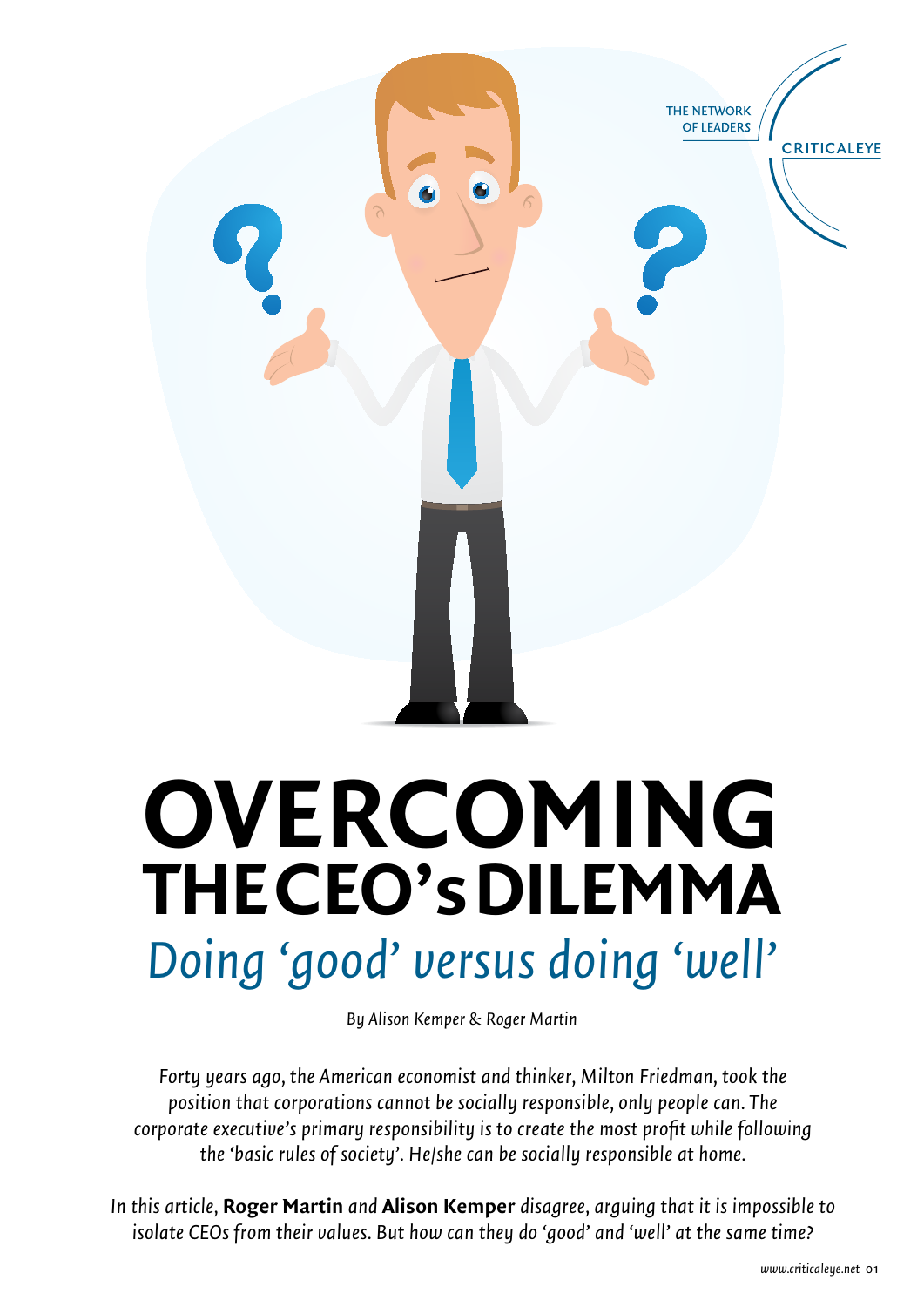Since 1970, when the *New York Times Magazine* published Milton Friedman's *The Social Responsibility of Business is to Increase Profits*, the top executives of firms have had diminishing licence to steer companies towards their personal ethical goals. While, in earlier and simpler years, the reputations of CEOs and their firms were inextricably linked, Friedman sought to untie the connections between the management of public companies and the moral preferences of their managers.

His argument, that executives are to increase profits and that the shareholders could distribute their dividends and capital gains to any charity or cause they pleased, was ultimately persuasive in North America and had considerable influence in the UK and beyond. While corporate leaders are obliged to commit fully their minds and attention to their firm and to remain firmly tethered to their BlackBerrys, they heed their consciences in their own time.

Isolating CEOs from their values is simply not possible: our values drive our decisionmaking, and CEO values drive executive decisions. For example, Finkelstein, Cannella and Hambrick, three eminent scholars in the field of organisational behaviour, use a model that puts the CEO's values in the forefront of all decisionmaking and strategic leadership. Friedman may have had a valid economic argument, but his view of leadership was extremely limited. Further, the value of an executive's capacity to make good decisions about complex problems has been overtaken by the value of his or her ability to create and use financial models. While this is a great way to make many business decisions, it leaves CEOs wondering how to estimate the net present value of cleaner rivers or literate overseas factory workers. While CEOs are human beings who often care deeply about environmental and social issues, there's no easy way to bring them into firm decision-making.

Over the last 20 years, business academics have attempted to reintroduce social issues into managerial decision-making in two ways. First, they characterise inaction as a risk. If firms continue to externalise their costs by dumping pollution into the air or water, they incur concomitant reputational and legal risks. Second, they seek to establish that financial rewards follow good deeds. These arguments convince those who are willing to be convinced. For others, environmental insurance, reputation management and green marketing strategies appear to be

### *Doing good might seem a distraction. Doing better is a requirement of business*

suitable substitutes. For savvy managers, the relationship between doing good and doing well is not obvious. Without using this commonplace algorithm of virtue, how can CEOs legitimately address CSR issues?

#### THE VIRTUE MATRIX

Roger Martin's 2002 article, *The Virtue Matrix*, delineates four types of corporate social responsibility dilemmas and the kinds of strategic responses each demands. None of the approaches require that the CEO becomes a moral giant to effect positive solutions. Instead, they entail a new level of perception and analysis. By recognising opportunities to address local and global problems at a company or industry level, firms can gain recognition, reputation and, occasionally, profits.

CEOs who wish to make a difference in the world can cultivate this perception. When a firm recognises local or global problems as its own opportunities, it can generate significant positive impacts while increasing its own strengths. Responding to the legal, regulatory and civil society demands on firms requires significant levels of expensive resources and the

attention of academics, but it doesn't allow CEOs to harness their firms' unique resources to resolve critical issues.

#### THE CASE OF WAL-MART'S SUSTAINABILITY INDEX

Over the last 20 years, retailers, customers, manufacturers and governments have struggled to meet the fluctuating demand for sustainably produced and low impact goods. The global nature of supply chains, the threat of WTO action against regulation in local markets, the omnipresence of unreliable marketing schemes and product claims, have all created a market failure of vast proportions. There is simply not enough reliable information for consumers willingly to pay the additional costs of sustainable production. Under the leadership of its CEO, Mike Duke, Wal-Mart identified this as an opportunity to redefine retail once more.

Instead of waiting for the US government to bring forward CO2 labelling similar to the UK's PAS 2050, they announced their own product sustainability index. They gathered university academics from a broad range of fields, many of their largest suppliers,

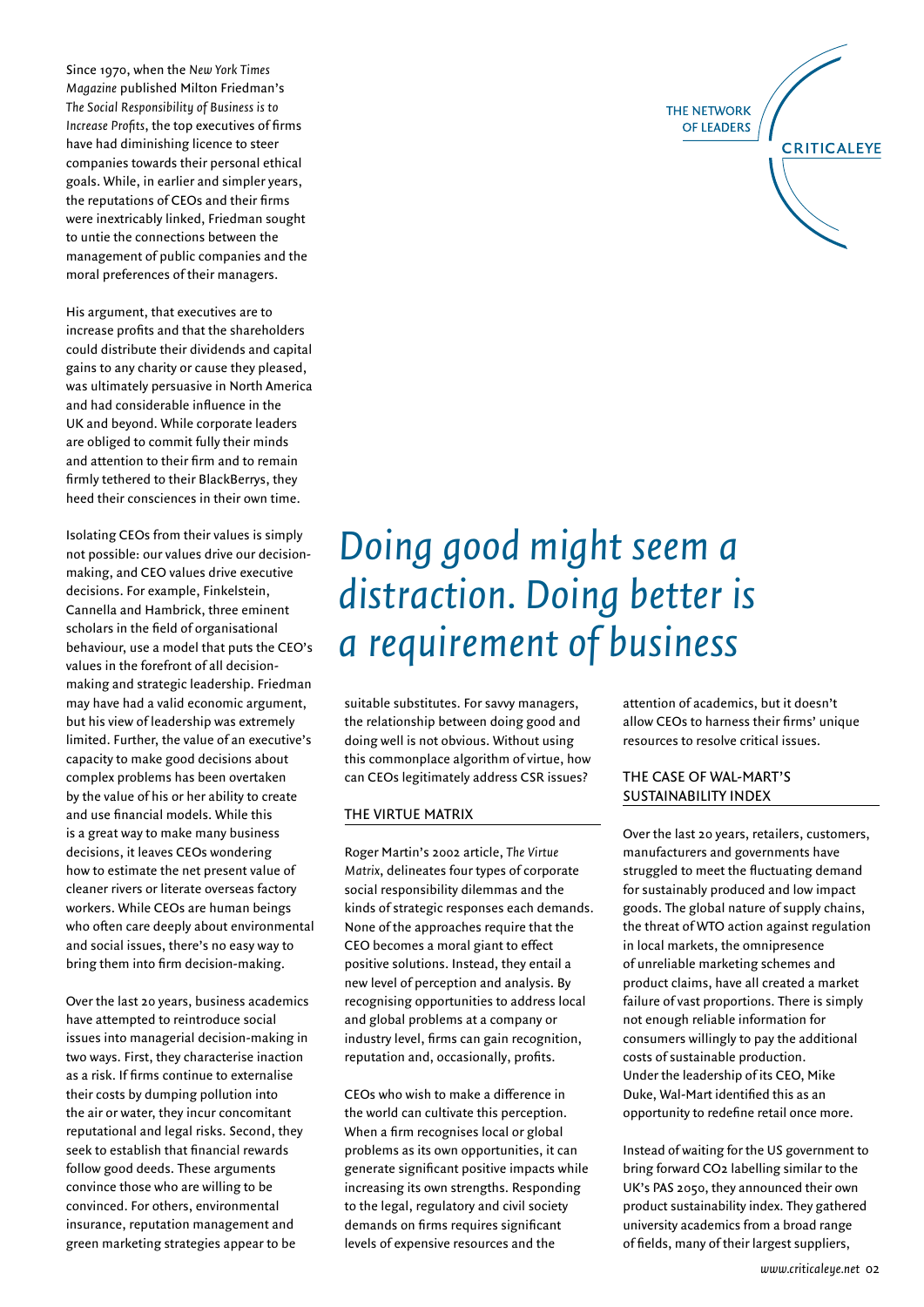US government officials, and some of their competitors to begin the process of creating a global, multi-dimensional set of standards, reporting process, and ratings scheme. The index is being rolled out in three stages:

- 1. A survey asking their largest suppliers about their corporate practices (not about specific products).
- 2. The design of open source IT architecture that will allow the compilation, storage, analysis and retrieval of information on hundreds of thousands of companies and millions of products.
- 3. The publication of information about each product they sell.

This move will allow them to use their enormous market power to specify standards, demand and publish compliance reports, and ensure that consumers are able to purchase the goods they want at prices they are willing to pay.

No government demanded Wal-Mart's compliance. No non-profit insisted that Mike Duke ensure his company conformed to its standard. Regardless, Duke and his team determined that a transparent, widely used measure of sustainability would be good for their business.

At the centre of this initiative there is no CEO with a guilty conscience donating to a portfolio of environmental groups he/ she hopes will become tame. Wal-Mart's new index is the result of managerial creativity, ambition and acuity. Only Wal-Mart could unify nearly 100,000 vendors and manufacturers to shift incrementally \$400 billion in annual consumer spending toward greener products. They saw an opportunity and claimed it. In doing so, they positioned Wal-Mart for growth in a resource-constrained future, they increased the switching costs of customers, and they gained further power over their supply chain.

#### DOING GOOD VS DOING WELL: WHY NOT DO IT BETTER?

Corporate leaders have, for far too long, seen sustainability and corporate social responsibility concerns as a brake on their firm's performance rather than an accelerator of innovation, product development, or sales. Since Friedman, they have had to estimate the tradeoffs between doing good and doing well. Wal-Mart shows another way forward. In creating an index that can help customers make informed decisions about their purchases, Wal-Mart is taking enormous strides toward a greener future.

## *The CEO whose basic human concerns are not reflected in the scope of his/ her work cannot maintain peak performance indefinitely*

In doing so, they have ceased to worry about doing good vs doing well: they are doing better.

They are doing better purchasing. They are creating better customer relations. They are gathering better data on consumption and sustainability. They are likely to keep happier, more informed employees. They are improving the buying experience.

And they might be making a better, more sustainable world.

Admittedly, Wal-Mart is an outlier in almost every respect. They work on a scale that can have profound impact throughout the globe. But small and medium sized companies can do better, too.

When Robin Chase and Antje Danielson founded Zipcar in Cambridge, Massachusetts in 1999, they were able to perceive an environmental problem - long-term ownership of low efficiency cars - as a new market. They did not succeed in getting whole populations to stop driving, nor did they try. Instead, Zipcar has changed not only the ownership, but also the driving patterns of their 275,000 members in the US, Canada and the UK. They can't solve all the problems of our dependency on the internal combustion engine, but they can have a real impact and make a real profit. They chose to do better.

| Doing good to do well                                | Doing better                                                    |
|------------------------------------------------------|-----------------------------------------------------------------|
| Identifying the most powerful<br>and salient critics | Recognising new applications of<br>firm expertise and resources |
| Assessing costs and benefits of responding           | Create and evaluate business plan                               |
| Compliance (or not)                                  | Roll out (or not)                                               |
| Public relations and/or marketing campaign           | Assess results                                                  |